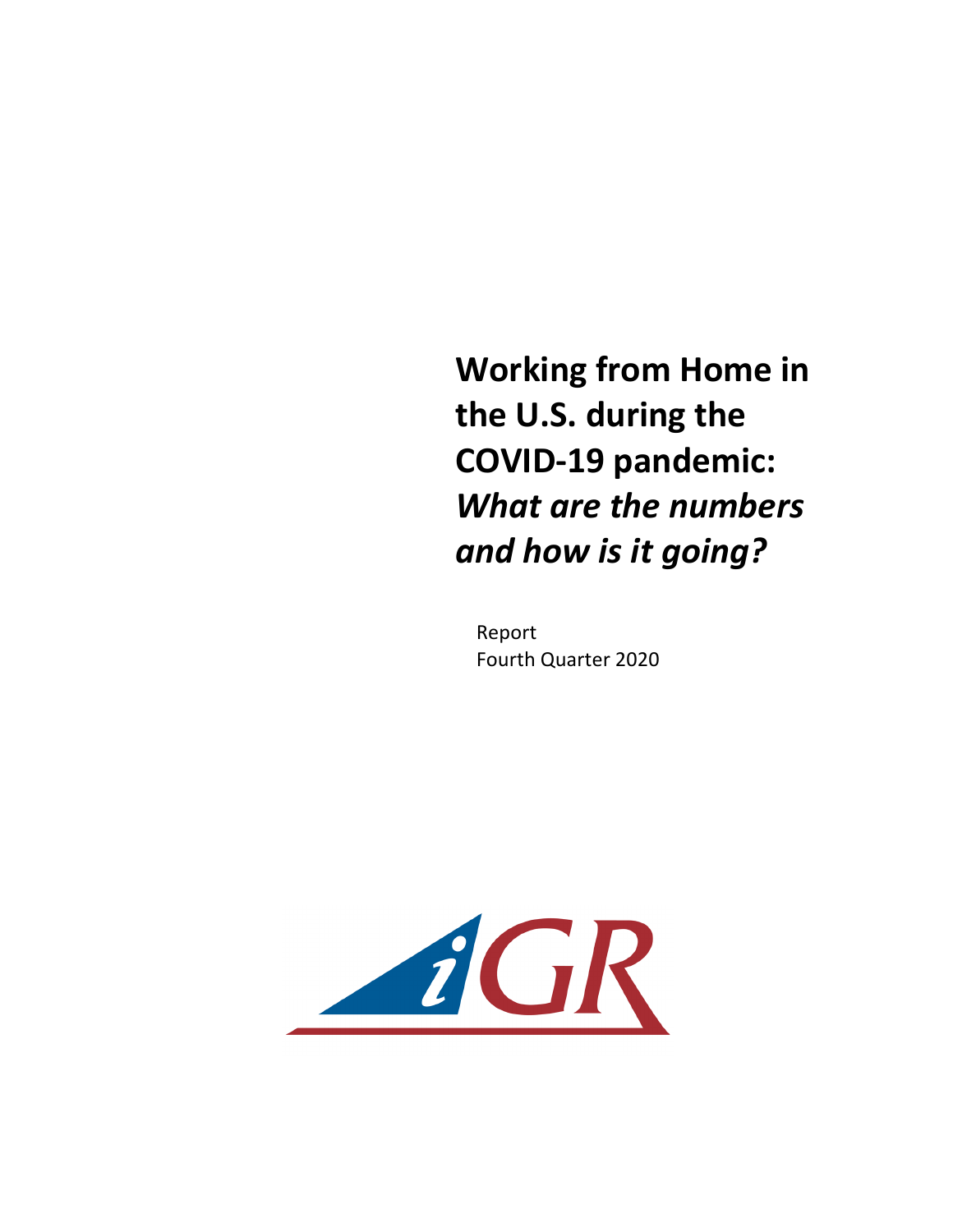

## **Working from Home in the U.S.** during the COVID-19 pandemic: **What are the numbers and how** *is it going?*

Report

Published Fourth Quarter 2020 Version 1.0 Report Number: 04Q2020-03

*iG*R 12400 W. Hwy 71 Suite 350 PMB 341 Austin TX 78738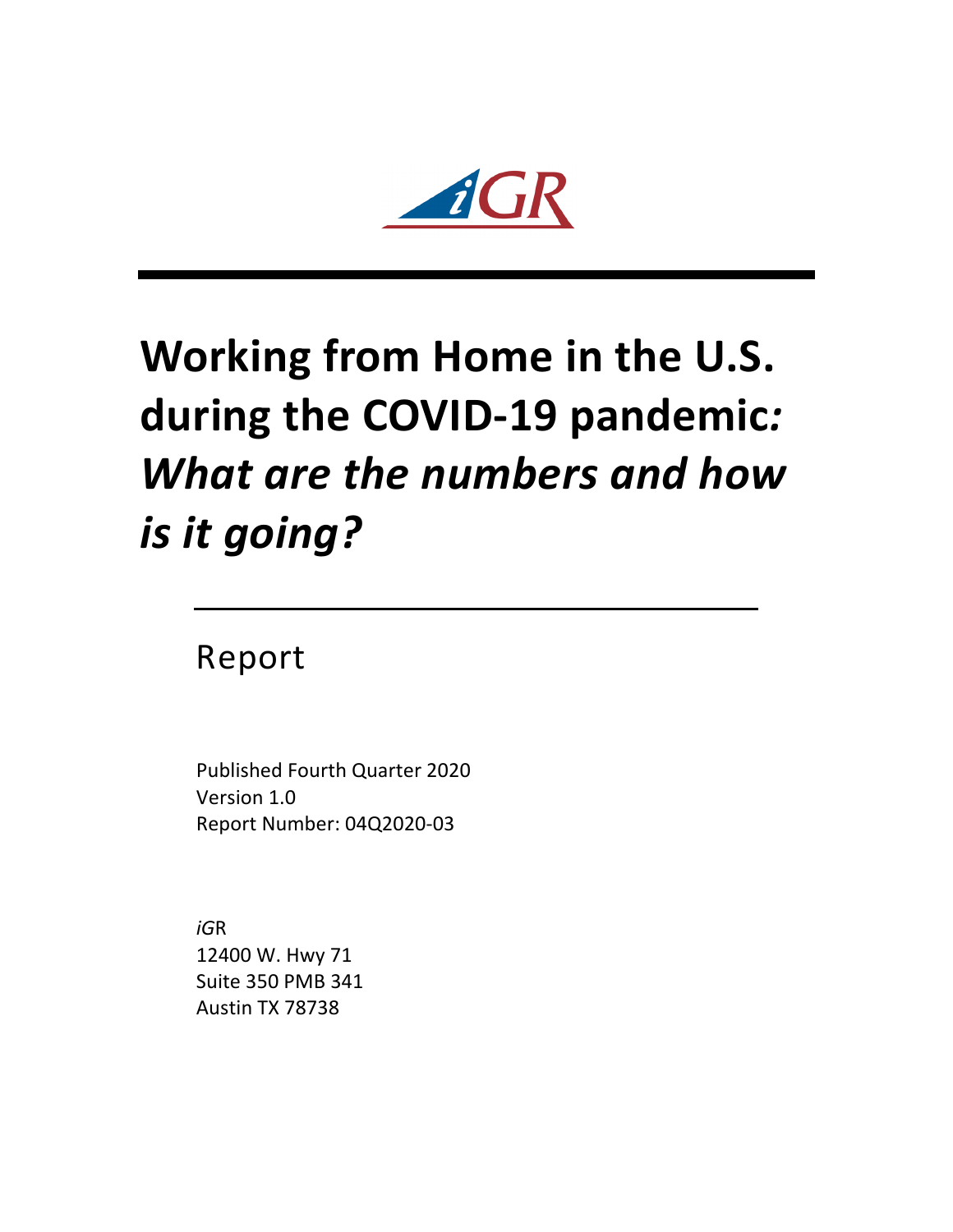## **Table of Contents**